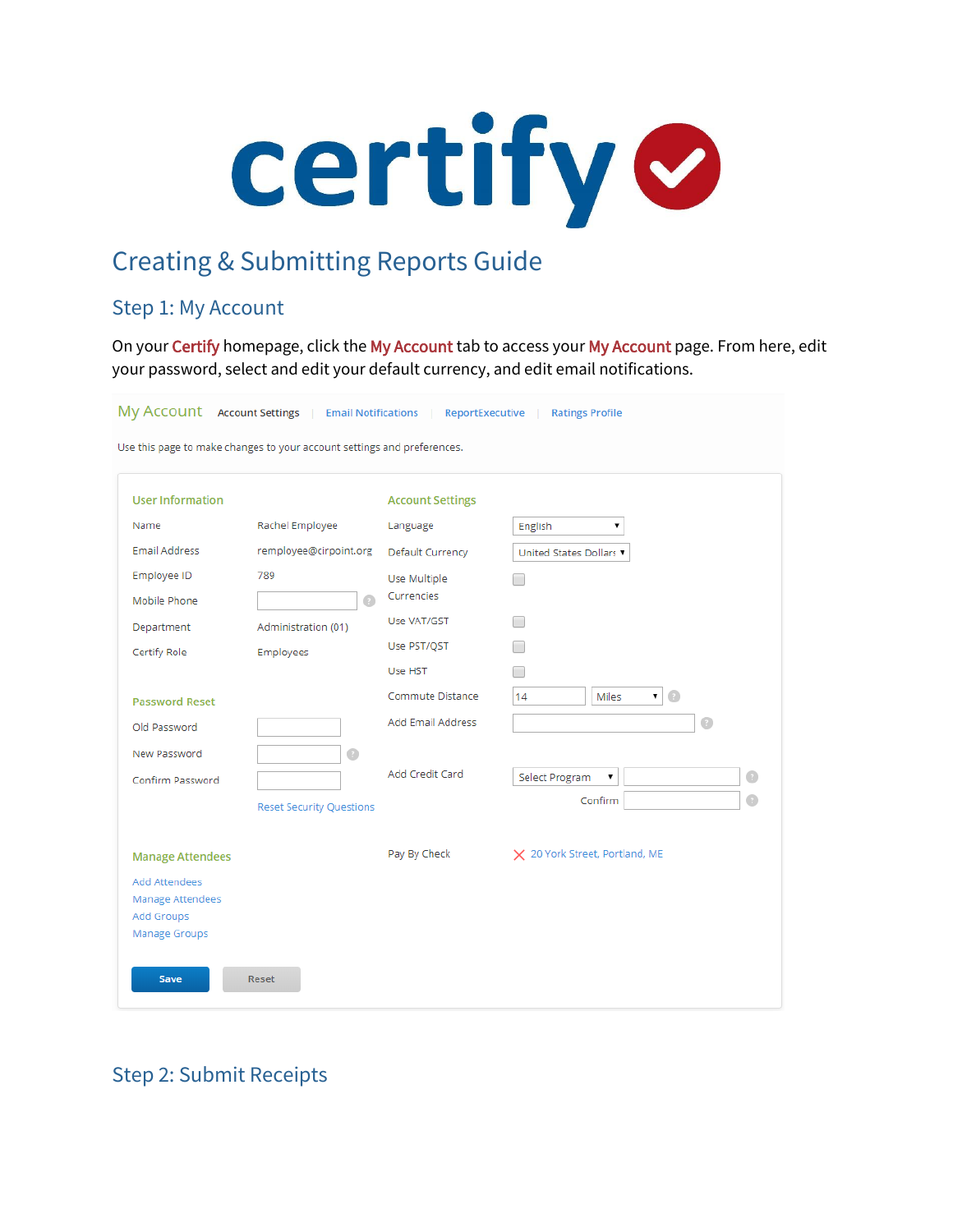There are three main methods to add receipts:

| <b>Add Receipts</b> |              | $\frac{1}{2}$ |
|---------------------|--------------|---------------|
| <b>MOBILE</b>       | <b>EMAIL</b> | <b>UPLOAD</b> |
| <b>MORE METHODS</b> |              |               |

- Use the Certify Mobile App to snap photos of your receipts on the go and easily sync them to your Wallet.
- Email a receipt, such as an online purchase, t[o receipts@certify.com.](mailto:receipts@certify.com) Just make sure you use the email address associated with your Certify account.
- Browse your computer for files to Upload to your Wallet, such as a multi-page cell phone bill.

## Step 3: Review Wallet

To access your Certify Wallet, click the Wallet tab on your homepage.

| <b>My Certify Wallet</b><br>$\mathcal{L}$<br>Merge Items<br>三 |                      |                |             |                         |                         |                                                 | C<br>$\uparrow$ |
|---------------------------------------------------------------|----------------------|----------------|-------------|-------------------------|-------------------------|-------------------------------------------------|-----------------|
| <b>Receipts</b>                                               |                      |                |             |                         |                         |                                                 |                 |
| □                                                             | Source               | Receipt        | <b>Date</b> | <b>Category/Details</b> | Vendor                  | <b>Description</b>                              | <b>Amount</b>   |
| □                                                             | ū                    | E              | 4/9/2019    | > Meals                 |                         | Lunch                                           | \$4.37          |
| □                                                             | Ĵ,                   | E              | 4/1/2019    | > Office Equipment      | The Home Depot          | Whiteboard and dry erase markers for conference | \$34.40         |
| □                                                             | ⚠                    | E              | 4/22/2019   | > Other Transportation  | <b>Standard Parking</b> | Parking at airport                              | \$12.00         |
| $\Box$                                                        | $\uparrow$           | E              | 4/27/2019   | > Lodging               | DoubleTree Hotel        | Hotel stay - DoubleTree                         | \$560.53        |
| $\Box$                                                        | ↥                    | E              | 5/5/2019    | > Office Equipment      | Staples                 | Staples Webcam                                  | \$75.58         |
| <b>Expenses</b>                                               |                      |                |             |                         |                         |                                                 | <b>5 ITEMS</b>  |
| □                                                             | <b>Source</b>        | <b>Receipt</b> | <b>Date</b> | <b>Category/Details</b> | Vendor                  | <b>Description</b>                              | Amount          |
| □                                                             | $\equiv$             |                | 4/21/2019   | > Office Equipment      | The Home Depot          | The Home Depot                                  | \$34.40         |
| □                                                             | $\equiv$             |                | 4/22/2019   | > Parking               | Standard Parking        | <b>Standard Parking</b>                         | \$12.00         |
| □                                                             | $\Box$               |                | 4/24/2019   | > Office Equipment      | Staples                 | Staples                                         | \$75.58         |
| $\Box$                                                        | $\equiv$             |                | 4/27/2019   | > Hotel                 | DoubleTree              | <b>DOUBLETREE</b>                               | \$560.53        |
|                                                               |                      |                |             |                         |                         |                                                 | <b>4 ITEMS</b>  |
|                                                               | <b>Add to Report</b> | Send Items     |             | Delete                  |                         |                                                 |                 |

From here, delete, edit, or add a receipt, or send items to another wallet.

Step 4: Create the Expense Report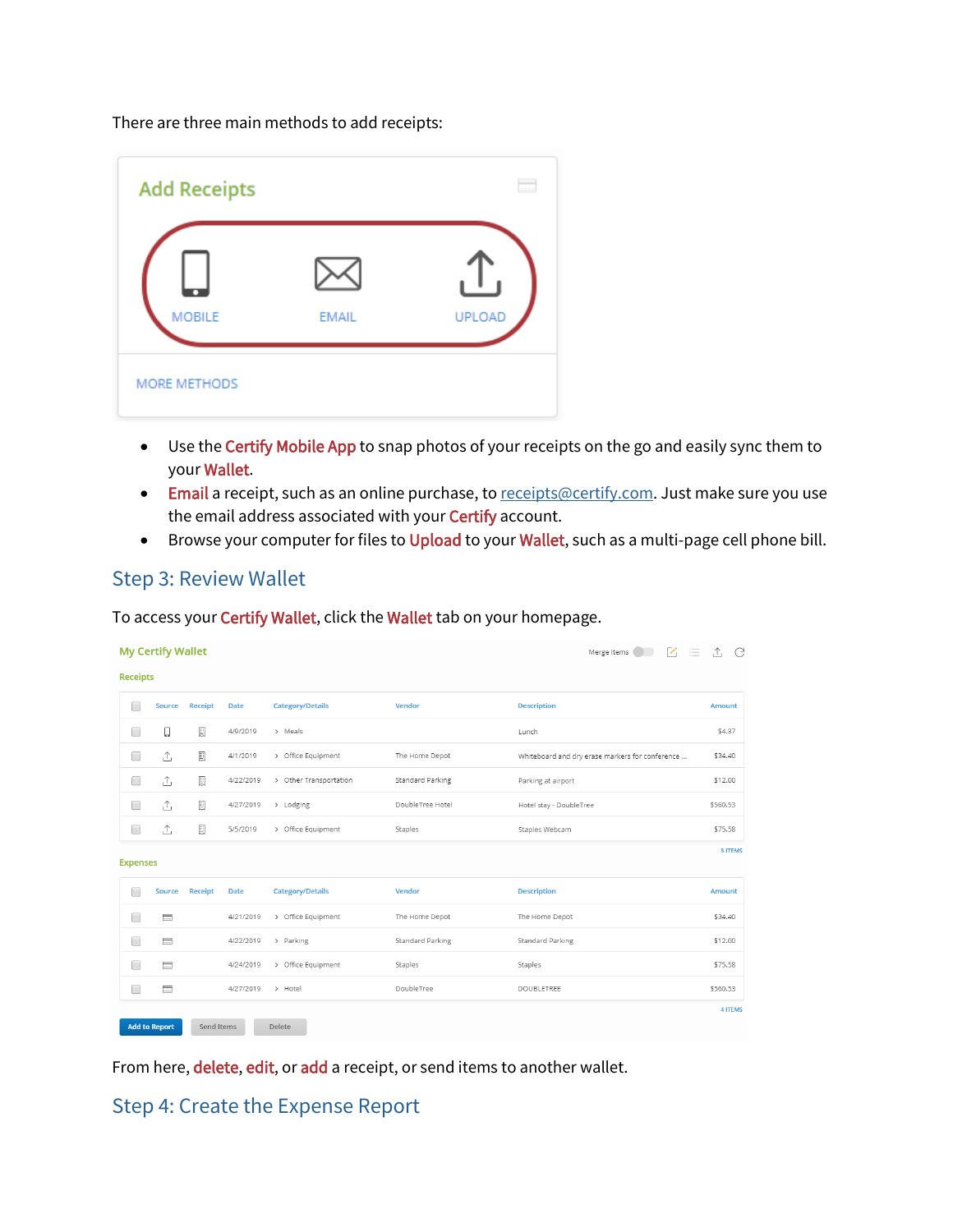There are two methods to create an expense report: manually, or by using ReportExecutive. To manually create the report, click the New Expense Report button on the homepage.

| <b>My Expense Reports</b> |                         |  |
|---------------------------|-------------------------|--|
| <b>New Expense Report</b> | <b>Drafts</b>           |  |
|                           | <b>Pending Approval</b> |  |
|                           | Pending Payment         |  |
|                           | Archived                |  |
|                           |                         |  |

Alternatively, use ReportExecutive to pre-schedule automated reports. ReportExecutive will build an expense report for you by merging all of the receipts and expenses in your Certify Wallet. Your company administrator may configure this for you, or configure it yourself on your homepage.

| <b>Scheduled Expense Reports</b> |                                                                       |  |  |  |
|----------------------------------|-----------------------------------------------------------------------|--|--|--|
|                                  | ReportExecutive™ is on.<br>Next Build Day:<br>Thursday, June 27, 2019 |  |  |  |
| CONFIGURE ReportExecutive™       |                                                                       |  |  |  |

# Step 5: Review and Edit your Expense Report

Here are five easy steps to review your expenses: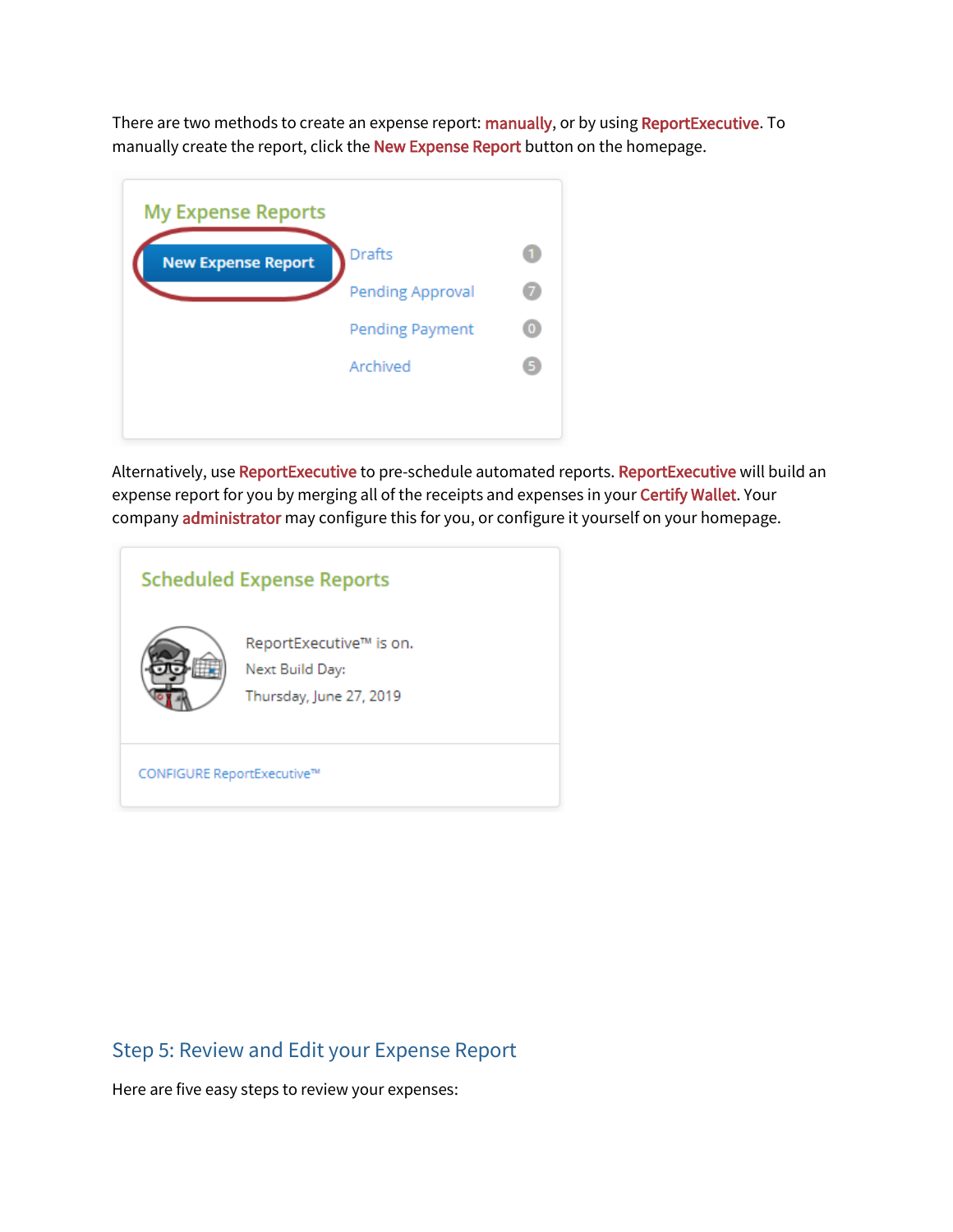## 1. Cleanup Wizard:

#### By clicking the Cleanup Wizard, you'll be able to review and edit all expenses that Need Attention.



## Enter the missing details before clicking Finish.

| <b>Expense Details</b>                             |                                                                                                          |                                                       |   | <b>Receipt Image</b>                                                                                                                            | $\mathcal{Q}$                        |
|----------------------------------------------------|----------------------------------------------------------------------------------------------------------|-------------------------------------------------------|---|-------------------------------------------------------------------------------------------------------------------------------------------------|--------------------------------------|
| Date<br>Department<br>Category<br>Amount<br>Vendor | You must enter a Vendor.<br>ou must enter a Location<br>譜<br>4/9/2019<br>Administration<br>Meals<br>4.37 |                                                       |   | SENOR TAQUERO<br>435 BROADWAY<br>SAN DIEGO, CA<br>06 06/2018<br>1:06PM CASHIER10001<br>中国主<br>2 PC @ \$1.79<br>TACO<br>> FISH<br>FEE<br>MUSE ST | 000001<br>\$3.58<br>\$0.50<br>\$4.08 |
| Location<br>Attendees                              | First<br>Relationship<br>Last<br>Title<br>Add<br>Clear<br>Company<br>Find<br>X Rachel Employee, , , Self |                                                       |   | <b>TAX1</b><br>5<br>CASH<br>\$4.37<br>DELIVERY & CATERING AVAILABLE<br>$(619)$ 550-5451                                                         | \$0.29                               |
| Reason                                             |                                                                                                          |                                                       |   |                                                                                                                                                 |                                      |
|                                                    |                                                                                                          | Reimbursable   The company paid, do not reimburse me. | ▼ |                                                                                                                                                 |                                      |
| Billable<br>Skip                                   | ⋒<br>Skip this expense                                                                                   |                                                       |   | $\begin{array}{ccc} \mathfrak{D} & \mathfrak{D} & \mathfrak{D} & \mathfrak{C} \end{array}$                                                      |                                      |

## 2. Link Receipts:

By clicking Link Receipts, you'll be able to review expenses that are missing receipts.



From here, you'll see the expense lines without an attached receipt, and the first receipt image in your Certify Wallet. Click the check box next to the expense line to attach the receipt to one or more of your expenses. Click Finish when complete.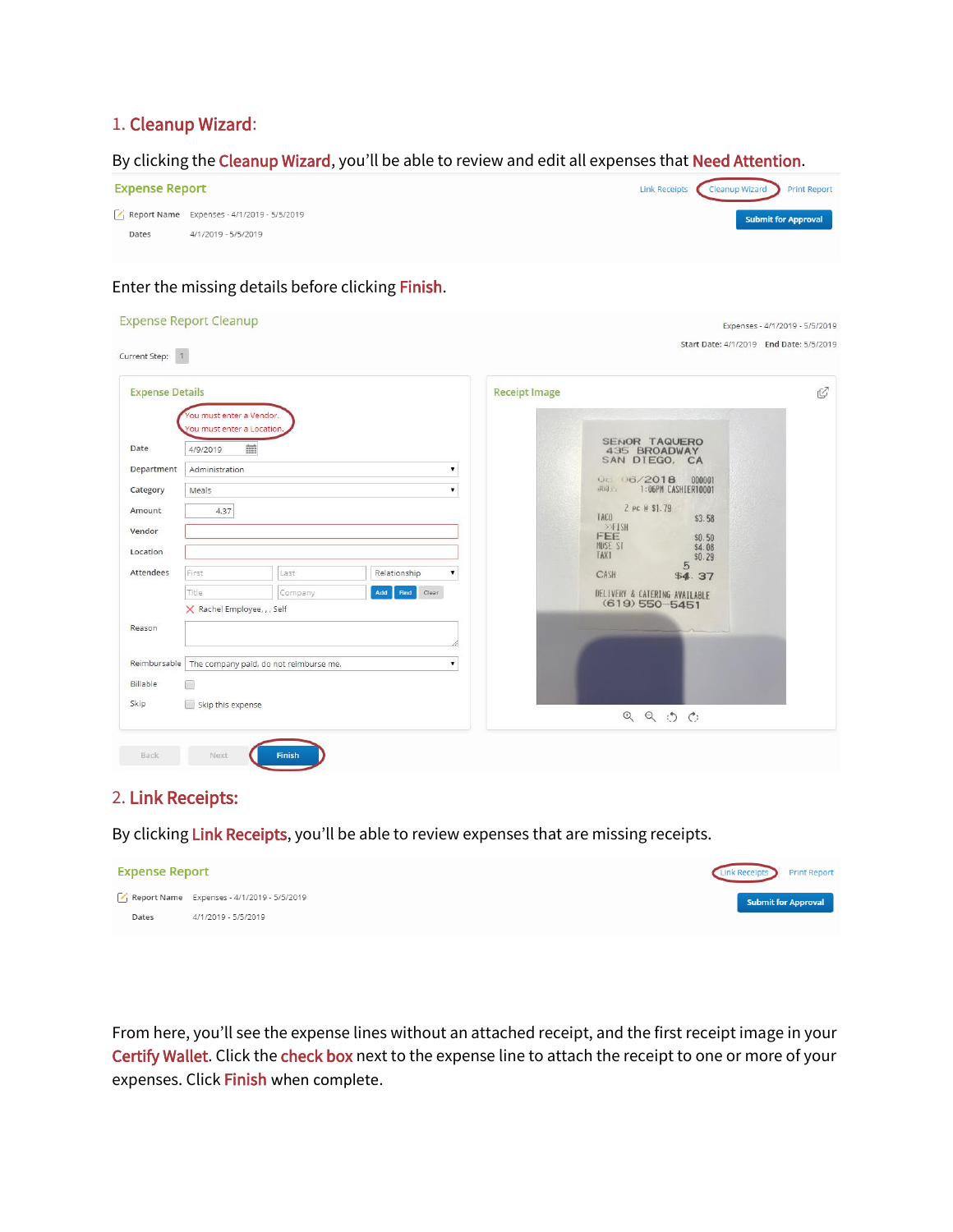| <b>Link Receipts with Expenses</b>                                                                                                              |                                                                                                                                                                                                                                                                                                                                                                                                                                                                                                                                                                                                                                                                                                                                                                                                                                                                                                                                                                                                                                                                                                                                                                                                                                                                                                                                                                                                                                         |
|-------------------------------------------------------------------------------------------------------------------------------------------------|-----------------------------------------------------------------------------------------------------------------------------------------------------------------------------------------------------------------------------------------------------------------------------------------------------------------------------------------------------------------------------------------------------------------------------------------------------------------------------------------------------------------------------------------------------------------------------------------------------------------------------------------------------------------------------------------------------------------------------------------------------------------------------------------------------------------------------------------------------------------------------------------------------------------------------------------------------------------------------------------------------------------------------------------------------------------------------------------------------------------------------------------------------------------------------------------------------------------------------------------------------------------------------------------------------------------------------------------------------------------------------------------------------------------------------------------|
| Current Step:<br>1<br>View the receipt and select the matching expense. You can select multiple expenses if an image has more than one receipt. |                                                                                                                                                                                                                                                                                                                                                                                                                                                                                                                                                                                                                                                                                                                                                                                                                                                                                                                                                                                                                                                                                                                                                                                                                                                                                                                                                                                                                                         |
| <b>Select Matching Expense</b><br>\$34.40 4/21/2019 Office Equipment<br>$\blacktriangledown$<br>\$75.58 4/24/2019 Office Equipment              | Ø<br><b>Receipt Image</b><br><b>STAPLES</b><br>that was easy.<br>$\begin{tabular}{c c c c} \hline & \multicolumn{3}{c}{\textbf{LSP 2-1008}} & \multicolumn{3}{c}{\textbf{LSP 2-1008}} & \multicolumn{3}{c}{\textbf{LSP 2-1008}} & \multicolumn{3}{c}{\textbf{LSP 2-1008}} & \multicolumn{3}{c}{\textbf{LSP 2-1008}} & \multicolumn{3}{c}{\textbf{LSP 2-1008}} & \multicolumn{3}{c}{\textbf{LSP 2-1008}} & \multicolumn{3}{c}{\textbf{LSP 2-1008}} & \multicolumn{3}{c}{\$<br><b>TALE</b><br>YOUR OFENEDY COUNTE AND WELL BE REVENUED<br>$\begin{array}{c} \text{Pisons time a short survey} \\ \text{and be ordered into a nearly density} \\ \text{for a 45,000 trials g,} \\ \text{for a 65,000 trials g,} \\ \text{so AICOMM MICEMM}, \end{array}$<br>Log on 10 was 31a0-leadered com<br>or call 1-800-881-1723<br>Four survey code: 0100 4082 6228 5304<br>See atore for rules.<br>Survey code expires 10/14/2010.<br>seatone mustre encuenta en Español en la pagina de Internet o por telefono.<br>Consiga les règles en la tienta est<br>ary sky<br>PRICK<br>RENARDS MUNICIP 4190704444<br>MS LIFEONAT LK3000<br>882224251853<br>41.99<br><b>1 LOGITECH HOTO WELS</b><br>29.99<br>097855088237<br>SUBTOTAL<br>71.98<br>Standard Tax 5.00%<br>3.50<br>TBTAL<br>\$75.58<br>Aterican Express<br>75.58<br>Card No. : XXXXXXXXXXXXXXXXX<br>$\begin{array}{ccc} \mathfrak{D} & \mathfrak{D} & \mathfrak{D} & \mathfrak{C} \end{array}$ |
| Back<br><b>Finish</b><br>Next                                                                                                                   |                                                                                                                                                                                                                                                                                                                                                                                                                                                                                                                                                                                                                                                                                                                                                                                                                                                                                                                                                                                                                                                                                                                                                                                                                                                                                                                                                                                                                                         |

## 3. Individual Edit

Click the pencil icon to edit your receipts manually from your Expense Report.

| <b>Expenses</b> |          |                |                  |         |        |       |    |                  |        |
|-----------------|----------|----------------|------------------|---------|--------|-------|----|------------------|--------|
| Expense Date    |          | Department     | Category         | Details | Amount | Reim. |    | Billable Receipt | Reason |
|                 | 4/1/2019 | Administration | Office Equipment | ☑ ⊵     | 34.40  | Yes   | No | 圓                | D.     |
| イト              | 4/9/2019 | Administration | Meals            | ⊘ ⊵     | 4.37   | No    | No | 圓                |        |

 $\equiv$   $\text{\textsterling}$ 

Your expense will open at the bottom of the page and you can edit and save your corrections.

| <b>Edit Expense</b>                                                      |                                                                                                                                                     | <b>Receipt Image</b>                                                                                                                                                                                                                                                                                                                                                                                                      | C |
|--------------------------------------------------------------------------|-----------------------------------------------------------------------------------------------------------------------------------------------------|---------------------------------------------------------------------------------------------------------------------------------------------------------------------------------------------------------------------------------------------------------------------------------------------------------------------------------------------------------------------------------------------------------------------------|---|
| Date<br>Department<br>Category<br>Amount<br>Vendor<br>Location<br>Reason | 盖<br>4/22/2019<br>Administration<br>Parking<br>12.00<br><b>Standard Parking</b><br>Portland, ME<br>Parking at airport during trip. Standard Parking | <b>4 AMANO</b><br><b>Standard Parking</b><br>1 International Parkway<br>Partland, Maine 04102<br>$(207)$ $772 - 7028$<br>Full Statement<br>$P/S = QQ$<br>A Payment, No. 00000135<br>$T/D = 222$<br>Ticket No. 037164                                                                                                                                                                                                      |   |
| Reimbursable<br>Billable<br>Receipt                                      | The company paid, do not reimburse me.<br>□<br>Change<br>Cancel<br>Save                                                                             | Entry Time 10/06/2010 (Wed) 4:49<br>Exit Time<br>10/06/2010 (Wed) 17:18<br>Parking Time<br>12:29<br>Park Ing Fee<br>Rate C<br>\$12,00<br>Account #<br><b>STREAMWAY 1023</b><br>Slip #<br>79320<br>Authority #<br>286105<br>Chedit Card Amount<br>\$12,00<br>Total<br>\$12.00<br>Paid<br>\$0.00<br>Thank You for Your Visit<br>Please Core Again !<br><b>HERRICESSEN</b><br>$\odot$<br>$\Theta$<br>$\phi$<br>$\mathcal{C}$ |   |

## 4. Other Actions: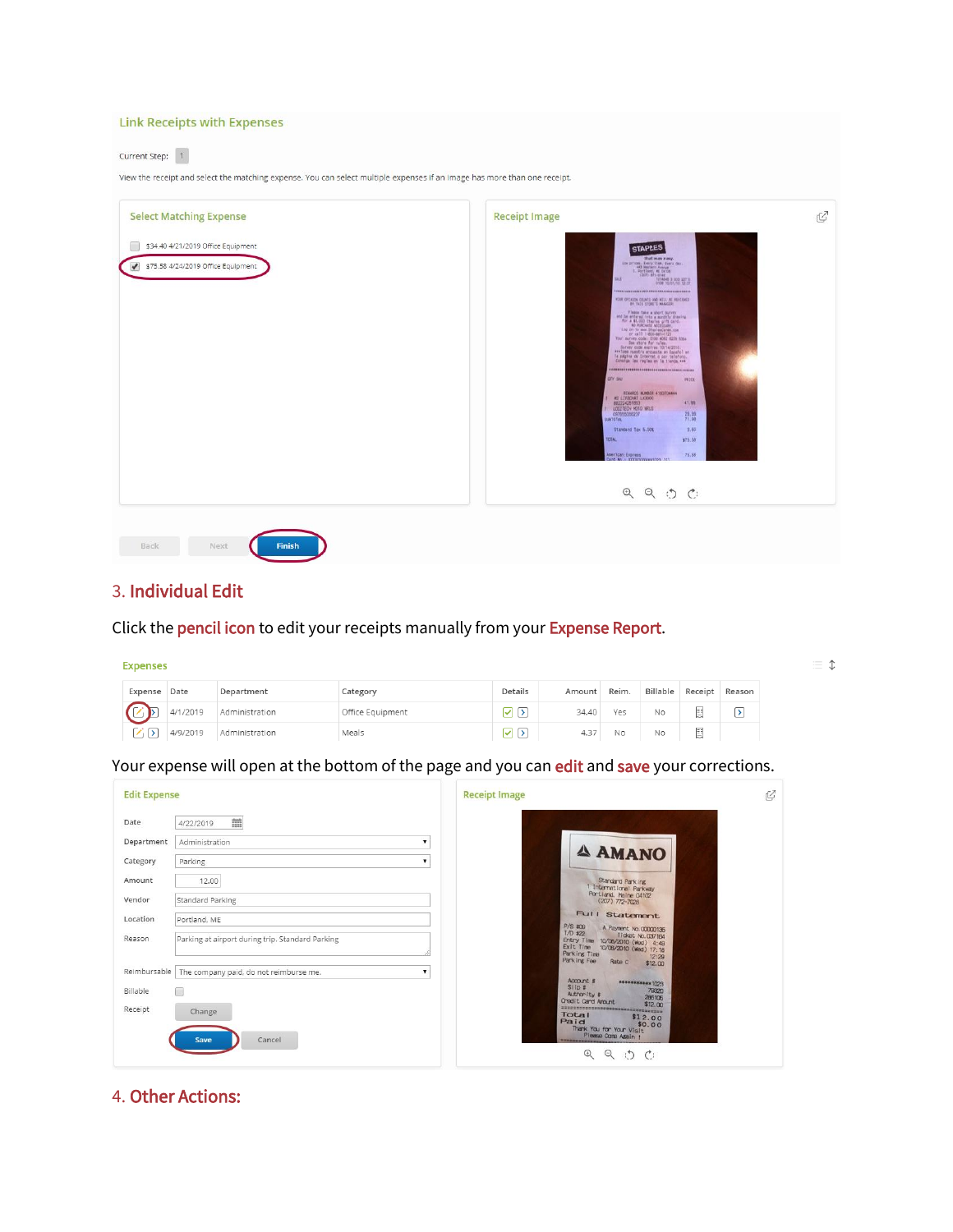This menu provides several options to make further changes. To access, click the **arrow** in the expense line. From here, you can easily Delete Expense, Split Expense, Add Bank Fee, Send to Wallet, Copy Expense and Add Image to an expense.

| Expense         | Date                          | Department                | Category         | Details          |
|-----------------|-------------------------------|---------------------------|------------------|------------------|
|                 | Other Actions                 | $\times$                  | Office Equipment | √ ⇒              |
| $\sim$ $\sim$   |                               |                           | Meals            | 1 ⊵              |
| $\sim$ $\sigma$ | Delete Expense                | Send to Wallet            | Parking          | 7 [∑             |
|                 | Split Expense<br>Add Bank Fee | Copy Expense<br>Add Image | Office Equipment | $\triangleright$ |
| $\sqrt{5}$      |                               |                           | Hotel            | ✓ ⇒              |
|                 | 5/5/2019                      | Administration            | Office Equipment |                  |

#### **Expenses**

## 5. Manually Add Expense Line

If you'd like to manually add an expense line to your expense report, scroll down to enter details on the left, or click Add to manually add a receipt from your Wallet.

| Category/Deta Description<br>Date<br>曲<br>图 4/15/19<br>Meals<br>Dinner Receipt<br>Add<br>Administration<br>$\pmb{\mathrm{v}}$<br>I paid for this, please reimburse me.<br>$\Box$<br>Select<br>Save<br>Cancel | <b>Add Expense</b> | <b>My Certify Wallet</b> | Merge Items | î G     |
|--------------------------------------------------------------------------------------------------------------------------------------------------------------------------------------------------------------|--------------------|--------------------------|-------------|---------|
| Department<br>Category<br>Reason<br>Reimbursable<br>Billable<br>Receipt                                                                                                                                      | Date               |                          |             | Amount  |
|                                                                                                                                                                                                              |                    |                          |             | \$30.42 |
|                                                                                                                                                                                                              |                    |                          |             |         |
|                                                                                                                                                                                                              |                    |                          |             |         |
|                                                                                                                                                                                                              |                    |                          |             |         |
|                                                                                                                                                                                                              |                    |                          |             |         |
|                                                                                                                                                                                                              |                    |                          |             |         |
|                                                                                                                                                                                                              |                    |                          |             |         |
|                                                                                                                                                                                                              |                    |                          |             |         |

# Step 5: Submit Expense Report

When your expense report is ready, click Submit for Approval.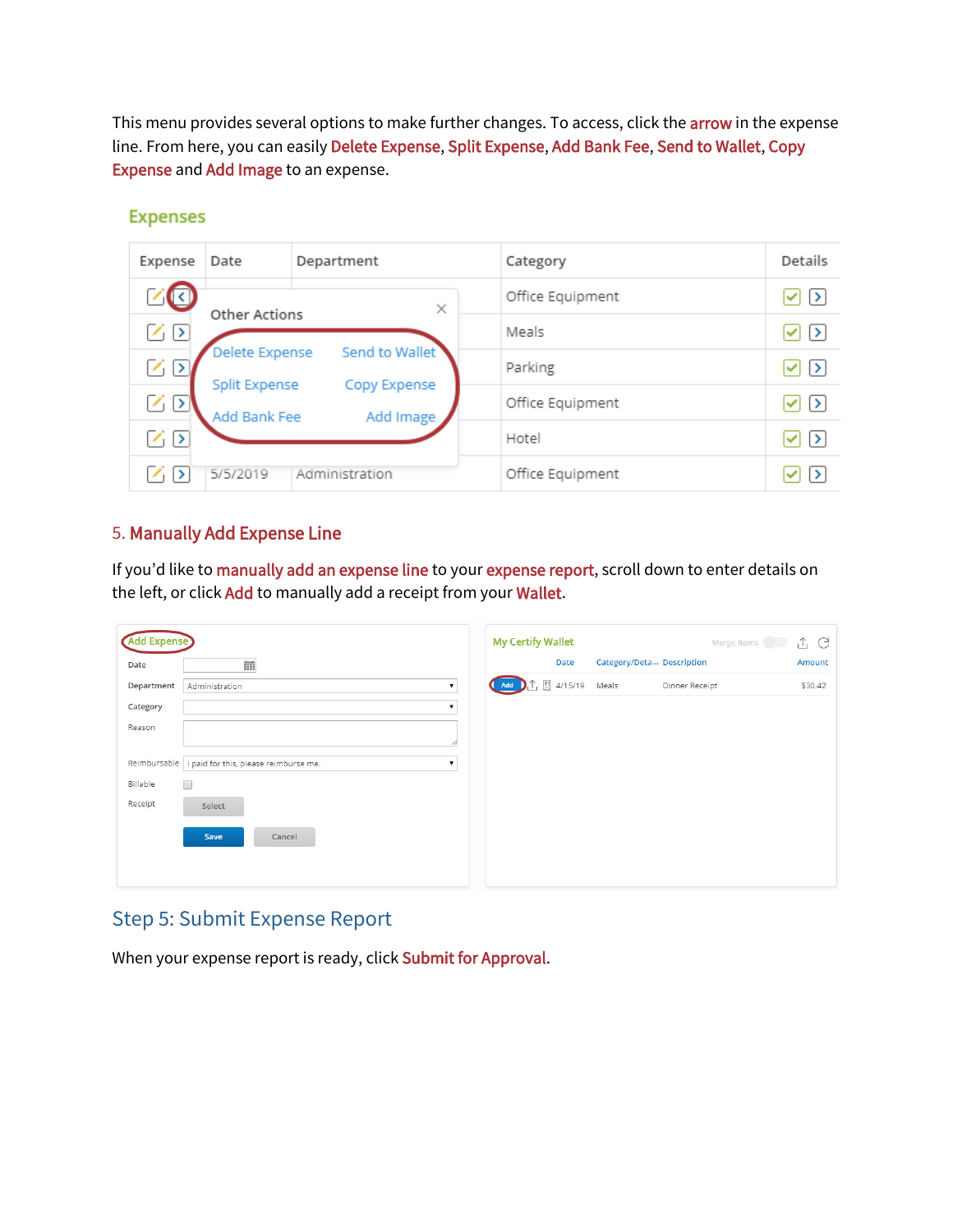| <b>Expense Report</b>                                                                                    |              |                |                  |          |        |       |           |         | <b>Print Report</b>     |                      |
|----------------------------------------------------------------------------------------------------------|--------------|----------------|------------------|----------|--------|-------|-----------|---------|-------------------------|----------------------|
| Report Name Expenses - 4/1/2019 - 5/5/2019<br><b>Submit for Approval</b><br>4/1/2019 - 5/5/2019<br>Dates |              |                |                  |          |        |       |           |         |                         |                      |
| <b>Expenses</b>                                                                                          |              |                |                  |          |        |       |           |         |                         | $\uparrow$<br>三<br>◡ |
|                                                                                                          | Expense Date | Department     | Category         | Details  | Amount | Reim. | Billable  | Receipt | Reason                  |                      |
| 乙区                                                                                                       | 4/1/2019     | Administration | Office Equipment | $\Omega$ | 34.40  | Yes   | No        | 圓       | $\overline{\mathbf{z}}$ |                      |
| ☑▷                                                                                                       | 4/9/2019     | Administration | Meals            | ☑ ⊵      | 4.37   | No    | <b>No</b> | 圓       |                         |                      |

# Need More Help?

Visit our support page directly from your Certify account and browse our Help Center. You can also contact our local Support team at 888-925-0510 or email us at [support@certify.com.](mailto:support@certify.com)